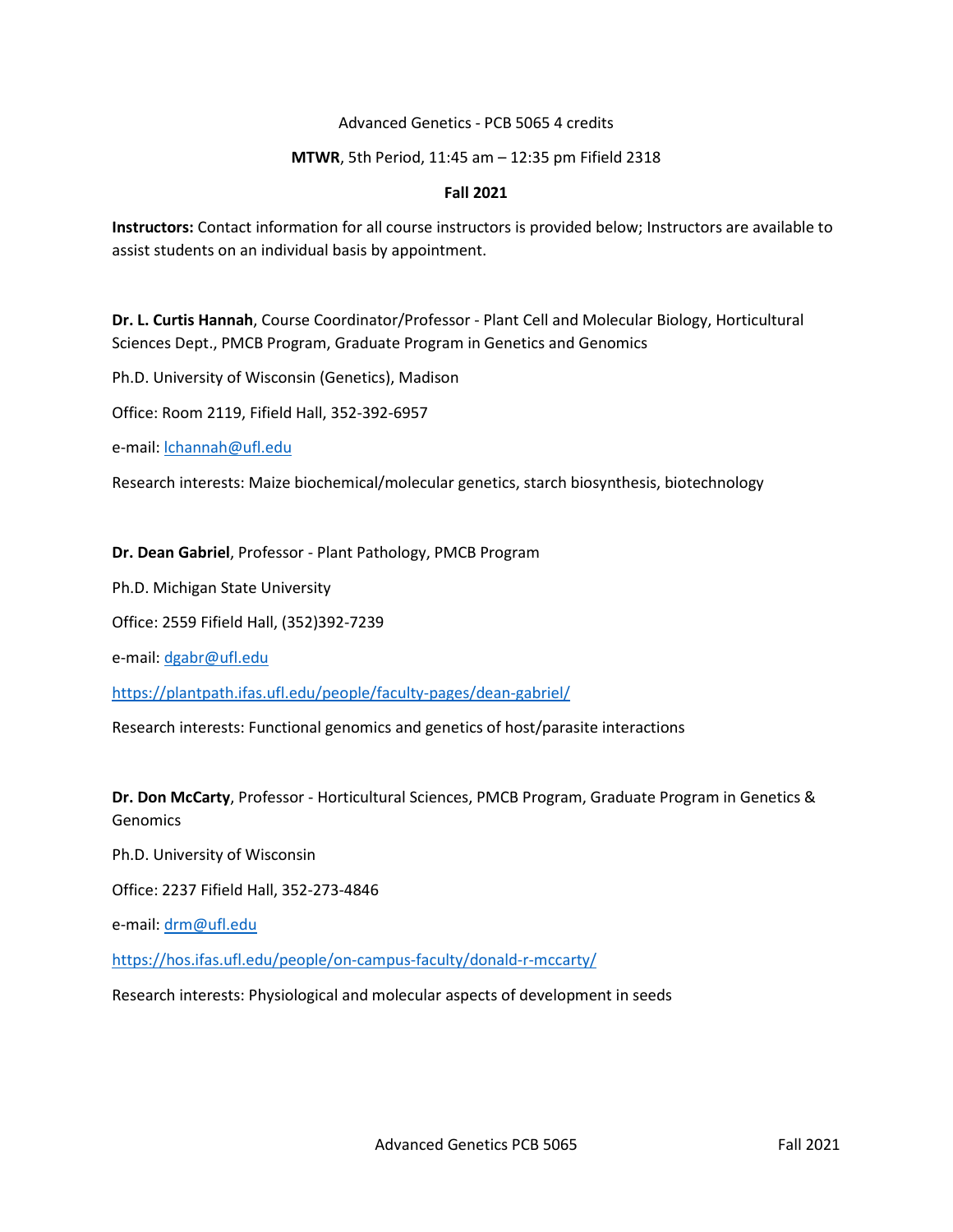**Dr. Márcio F R Resende**, Assistant Professor - Horticultural Sciences Dept., PMCB Program, Graduate Program in Genetics and Genomics

Ph.D. University of Florida Graduate Program in Genetics and Genomics

Office: 2135 Fifield Hall, 352-273‐4772

e-mail: mresende@ufl.edu

<https://www.resendelab.com/>

Research interests: Quantitative genetics; Genomics; Molecular breeding

**Dr. Matias Kirst**, Professor - Forest Resources & Conservation, PMCB Program, Graduate Program in Genetics & Genomics

Ph.D. North Carolina State University

Office: 367 Newins‐Ziegler Hall, 352-846‐0900

e‐mail: mkirst@ufl.edu

<https://www.forestgenomics.org/contact-us>

Research interests: Fundamental and applied genomic research; Technology and genomic tool

Development

**Course Description/Objectives**: Genetic analysis is explored with a team of instructors who use genetic approaches in their research programs. The objective of PCB 5065 is to strengthen students' comprehension of genetic concepts, so that they can read and interpret classical and current literature in the field of genetics and apply genetic analysis to their own research problems. PCB 5065 is designed to establish a strong foundation for advanced specialty courses in genetics and to complement advanced courses in molecular biology.

**Prerequisite**: Undergraduate general genetics. We assume students are familiar with basic Mendelian genetics and understand the nature and functions of DNA, RNA and proteins.

**Reading**: There is no required text for the course. No one book covers everything we will discuss in class. Required reading in the form of review and research articles from the primary literature will be provided in electronic format. Each section of the course concludes with a discussion paper from the current literature and/or a computer exercise. Discussion papers, along with questions for class discussion, will be provided one week prior to the scheduled discussion. Students are expected to read the paper in advance and to actively participate in the class discussions.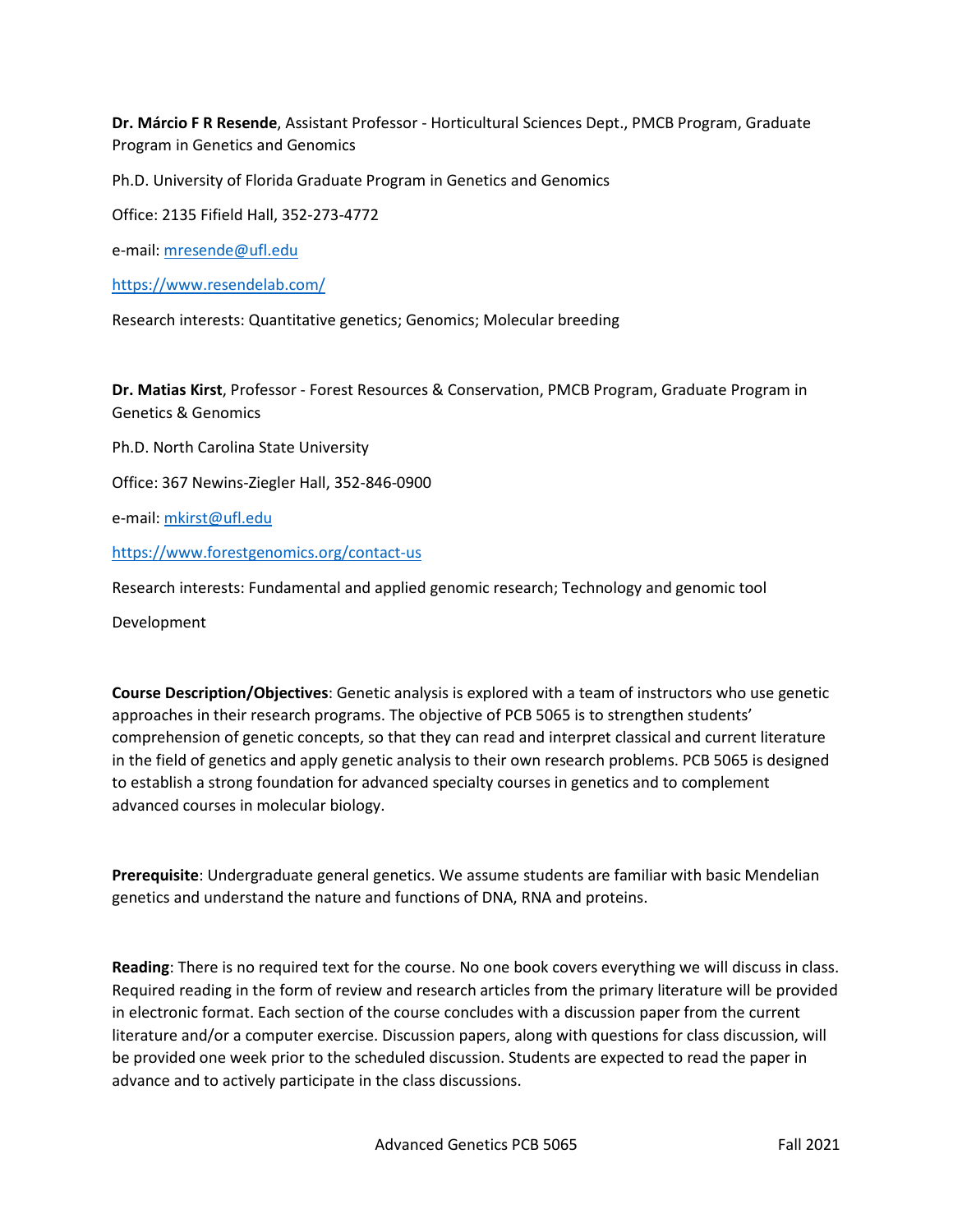**Recommended book** helpful for the first two sections of the course: Title: ADVANCED GENETIC ANALYSIS: FINDING MEANING IN A GENOME Author: R Scott Hawley and Michelle Y Walker ISBN: 1405103361 Publisher: John Wiley & Sons Cover: paperback book Edition: 1

**Optional books** that students might find helpful for the final section of the course:

Title: PRINCIPLES OF POPULATION GENETICS

Author: Daniel L Hartl, Andrew G Clark ISBN: 0878933085

Publisher: Sinauer Associates, Inc Cover: hardback book Edition: 4

**or**

### Title: INTRODUCTION TO QUANTITATIVE GENETICS

Author: David S Falconer and Trudy Mackay ISBN: 0582243025

Publisher: Prentice Hall Cover: paperback book Edition: 4

**Exams:** The course is divided into five sections with an exam following the completion of each section (see schedule). Exams are scheduled for evening periods 11 and E1 (6:15‐8:10 PM) to allow adequate time for solution of problem‐based questions. Exams are closed book and notes.

If you have another exam or will be attending a scientific conference scheduled at the same time as a PCB 5065 exam, or if a PCB 5065 exam falls on a religious holiday that you traditionally observe, an alternate time will be arranged for your exam. Please notify the instructor of these conflicts well in advance of the exam! Students who cannot take a scheduled exam due to illness or last‐minute emergencies should contact the instructor prior to the exam if at all possible!

Grades: Final grades will be based upon the weighted sum of 5 section scores, based on the number of classes taught by each instructor. Each class is weighted with 10 points and the instructor breakdown is:

| Section   | Instructor     | Points |
|-----------|----------------|--------|
| Section 1 | Hannah         | 140    |
| Section 2 | Gabriel        | 90     |
| Section 3 | <b>McCarty</b> | 70     |
| Section 4 | Resende        | 90     |
| Section 5 | Kirst          | 150    |
| Total     |                |        |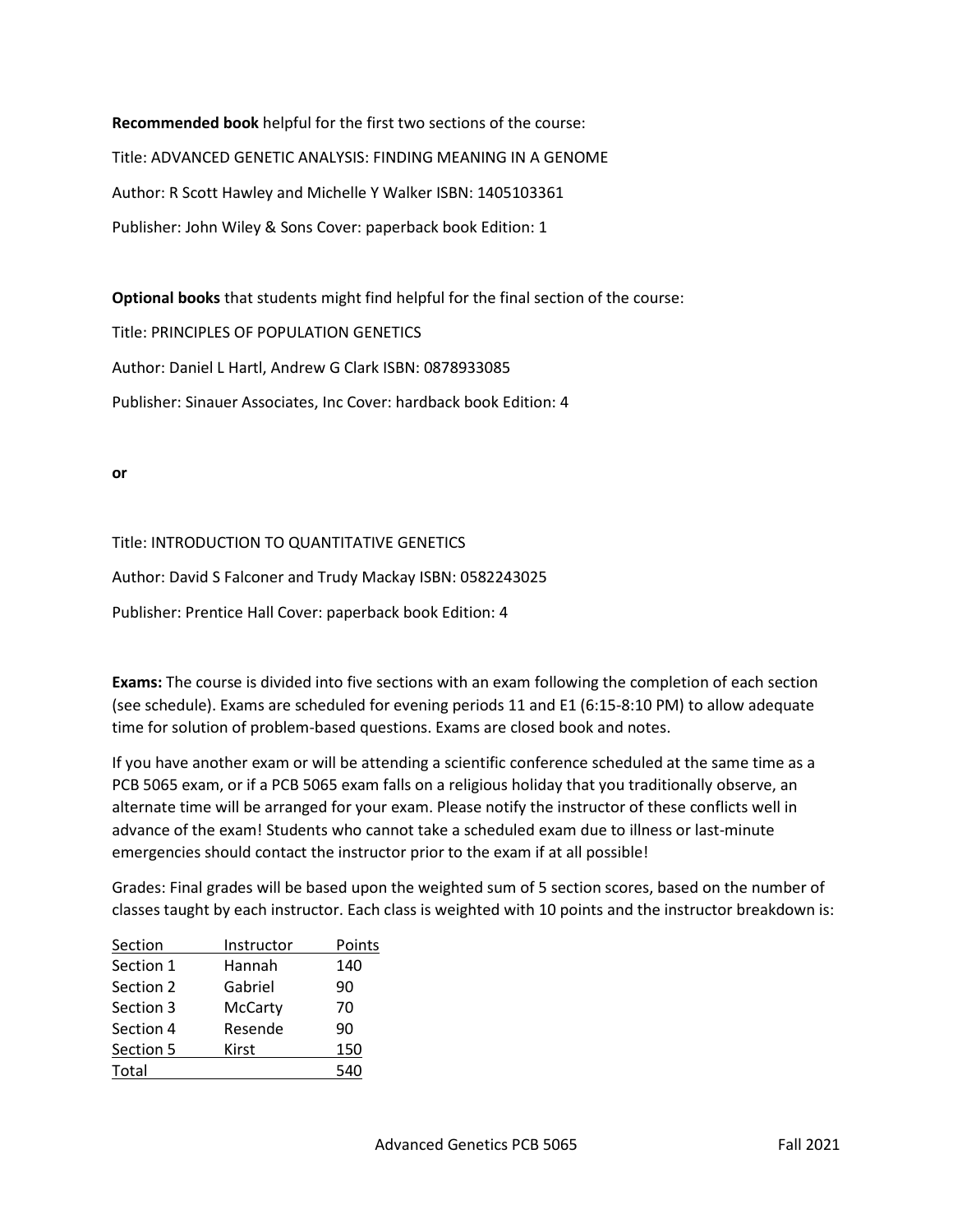| The grading scale is: |         |  |
|-----------------------|---------|--|
| Α                     | 460-540 |  |
| B+                    | 405-459 |  |
| В                     | 350-404 |  |
| C+                    | 295-349 |  |
| Ċ                     | <295    |  |
|                       |         |  |

Class attendance and participation will be considered in assigning grades to students with scores falling near a cut-off point. More information on UF grading policy may be found at: <https://catalog.ufl.edu/UGRD/academic-regulations/grades-grading-policies/> <https://catalog.ufl.edu/graduate/>

**Absences and Make‐Up Work**: Requirements for class attendance and make‐up exams, assignments and other work are consistent with university policies that can be found at: <https://catalog.ufl.edu/ugrad/current/regulations/info/attendance.aspx>

**Students Requiring Accommodations:** Students with disabilities who experience learning barriers and would like to request academic accommodations should connect with the Disability Resource Center [\(https://disability.ufl.edu/students/get-started/\)](https://disability.ufl.edu/students/get-started/). It is important for students to share their accommodation letter with their instructor and discuss their access needs, as early as possible in the semester.

**Online Course Evaluation Process:** Students are expected to provide feedback on the quality of instruction in this course by completing online evaluations [\(https://gatorevals.aa.ufl.edu/\)](https://gatorevals.aa.ufl.edu/). Evaluations are typically open during the last two or three weeks of the semester, but students will be given specific times when they are open. Summary results of these assessments are available to students on the GatorEvals page.

**Academic Honesty**: UF students are bound by The Honor Pledge which states, "We, the members of the University of Florida community, pledge to hold ourselves and our peers to the highest standards of honor and integrity by abiding by the Honor Code. On all work submitted for credit by students at the University of Florida, the following pledge is either required or implied: "On my honor, I have neither given nor received unauthorized aid in doing this assignment." The Honor Code specifies a number of behaviors that are in violation of this code and the possible sanctions. Furthermore, you are obligated to report any condition that facilitates academic misconduct to appropriate personnel. If you have any questions or concerns, please consult with an instructor in this class. [\(https://sccr.dso.ufl.edu/process/student-conduct-code/\)](https://sccr.dso.ufl.edu/process/student-conduct-code/)

**Software Use**: All faculty, staff and students of the university are required and expected to obey the laws and legal agreements governing software use. Failure to do so can lead to monetary damages and/or criminal penalties for the individual violator. Because such violations are also against university policies and rules, disciplinary action will be taken as appropriate.

**Student Privacy**: There are federal laws protecting your privacy with regards to grades earned in courses and on individual assignments. For more information, please see the Notification to Students of FERPA Rights [\(https://registrar.ufl.edu/catalog0910/policies/regulationferpa.html\)](https://registrar.ufl.edu/catalog0910/policies/regulationferpa.html).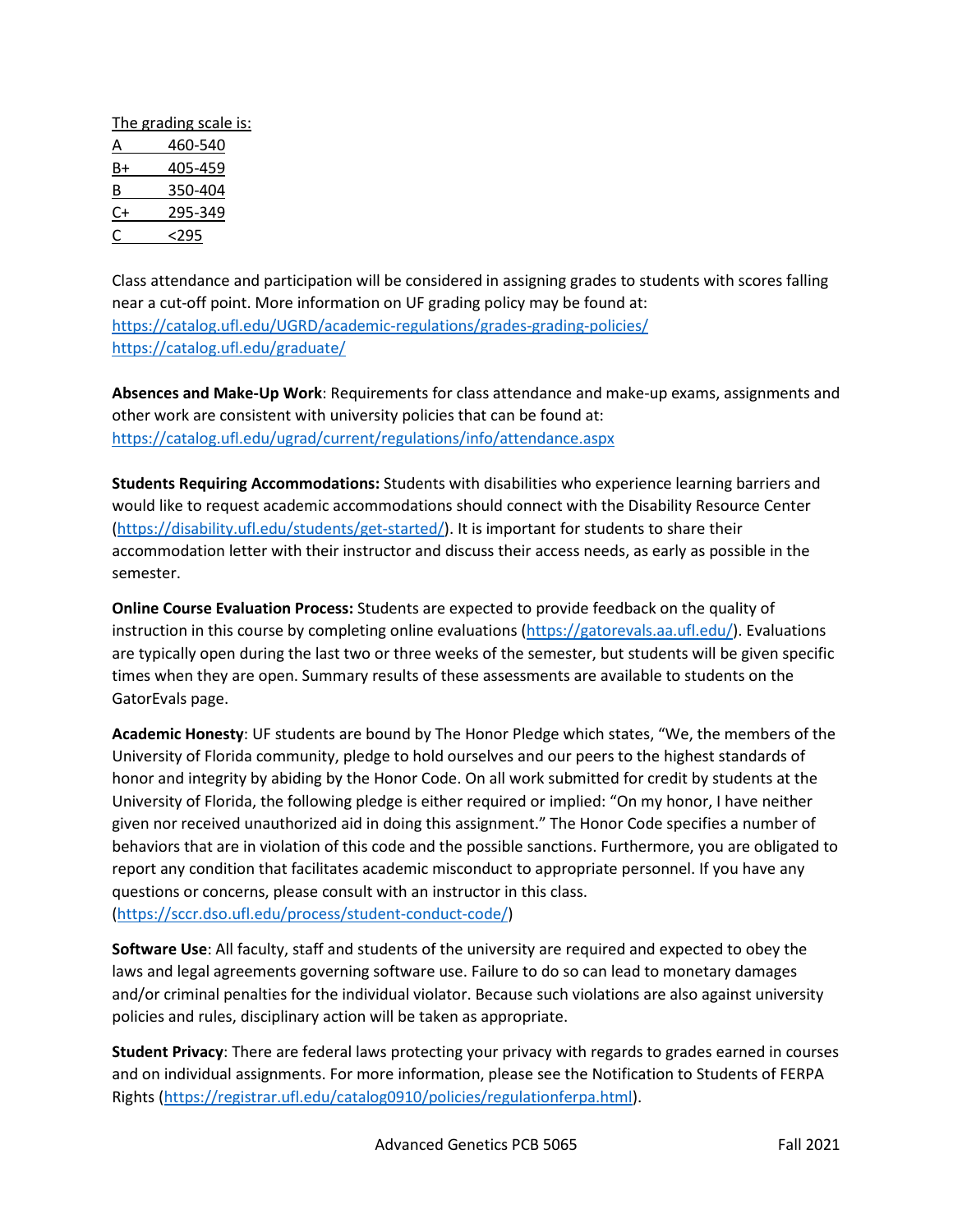### **Campus Resources**:

*U Matter, We Care*: If you or a friend is in distress, please contact umatter@ufl.edu or 352 392-1575 so that a team member can reach out to the student.

*Counseling and Wellness Center*: counseling.ufl.edu/cwc, and 392-1575; and the University Police Department: 392-1111 or 9-1-1 for emergencies.

*Sexual Assault Recovery Services (SARS)*: Student Health Care Center, 392-1161.

*University Police Department* at 392-1111 (or 9-1-1 for emergencies), or police.ufl.edu.

*E-learning technical support*, 352-392-4357 (select option 2) or e-mail to Learning-support@ufl.edu.

*Career Resource Center*, Reitz Union, 392-1601. Career assistance and counseling.

*Teaching Center*, Broward Hall, 392-2010 or 392-6420. General study skills and tutoring.

*Writing Studio*, 302 Tigert Hall, 846-1138. Help brainstorming, formatting, and writing papers.

**In-Class Recording:** Students are allowed to record video or audio of class lectures. However, the purposes for which these recordings may be used are strictly controlled. The only allowable purposes are (1) for personal educational use, (2) in connection with a complaint to the university, or (3) as evidence in, or in preparation for, a criminal or civil proceeding. All other purposes are prohibited. Specifically, students may not publish recorded lectures without the written consent of the instructor.

A "class lecture" is an educational presentation intended to inform or teach enrolled students about a particular subject, including any instructor-led discussions that form part of the presentation, and delivered by any instructor hired or appointed by the University, or by a guest instructor, as part of a University of Florida course. A class lecture does not include lab sessions, student presentations, clinical presentations such as patient history, academic exercises involving solely student participation, assessments (quizzes, tests, exams), field trips, private conversations between students in the class or between a student and the faculty or lecturer during a class session.

Publication without permission of the instructor is prohibited. To "publish" means to share, transmit, circulate, distribute, or provide access to a recording, regardless of format or medium, to another person (or persons), including but not limited to another student within the same class section. Additionally, a recording, or transcript of a recording, is considered published if it is posted on or uploaded to, in whole or in part, any media platform, including but not limited to social media, book, magazine, newspaper, leaflet, or third-party note/tutoring services. A student who publishes a recording without written consent may be subject to a civil cause of action instituted by a person injured by the publication and/or discipline under UF Regulation 4.040 Student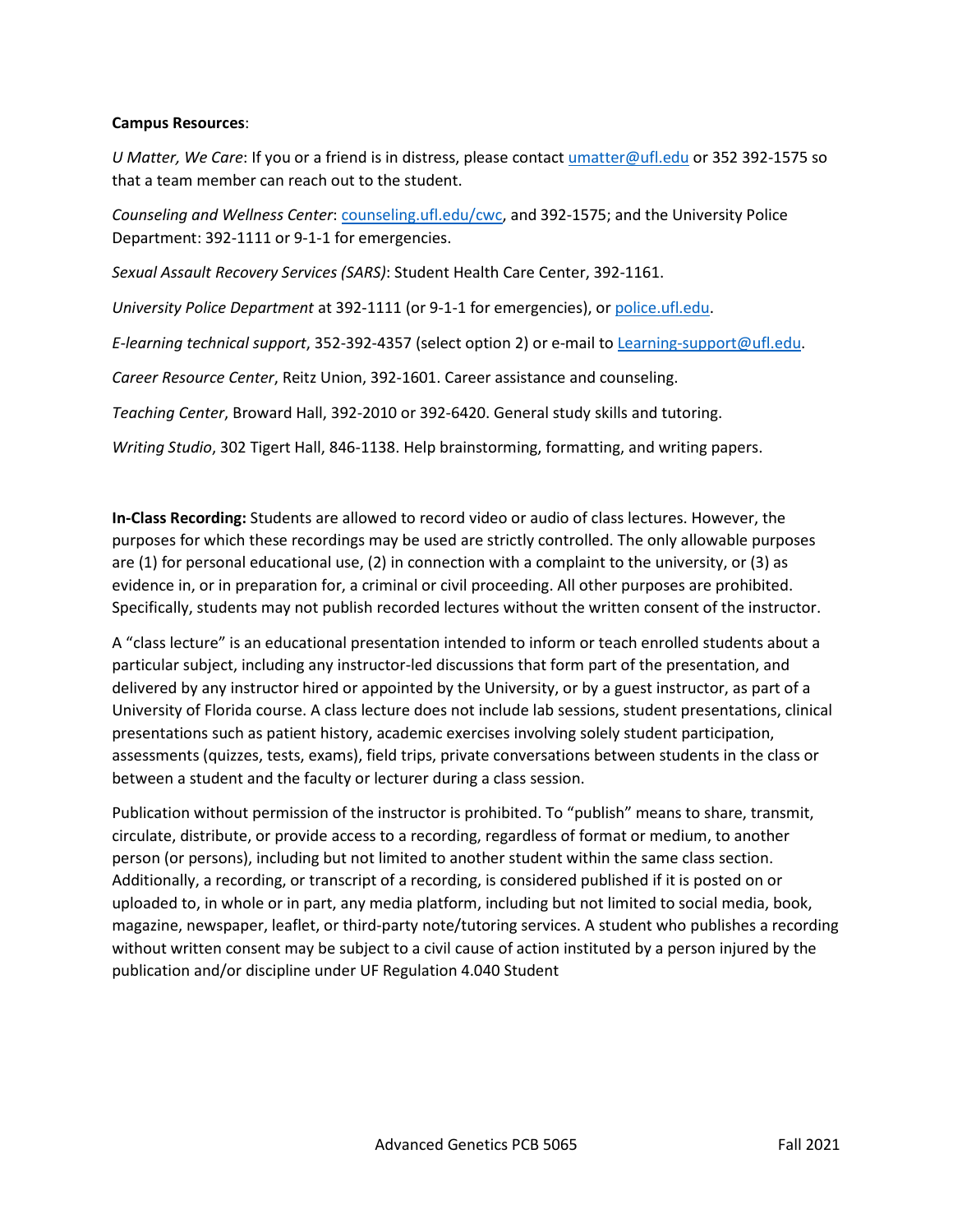# Schedule – Advanced Genetics, PCB 5065, Fall 2021

## MTWR 5th Period, Fifield 2318

# *Optional* help sessions will be held most Fridays 5th Period

| <b>Date</b> | Day          | <b>Instructor</b> | <b>Topic</b>                                                                   |  |
|-------------|--------------|-------------------|--------------------------------------------------------------------------------|--|
| 23-Aug      | Mon          | All               | Course introduction                                                            |  |
| 24-Aug      | Tues         | Hannah            | The gene in molecular terms                                                    |  |
| 25-Aug      | Wed          | Hannah            | The gene in Mendelian terms                                                    |  |
| 26-Aug      | <b>Thurs</b> | Hannah            | Model organisms and mutant screens                                             |  |
| 27-Aug      | Fri          | Hannah            | Optional help session                                                          |  |
| 30-Aug      | Mon          | Hannah            | The gene as a unit of function - the complementation test                      |  |
| 31-Aug      | Tues         | Hannah            | The gene as a unit of mutation and recombination                               |  |
| 1-Sep       | Wed          | Hannah            | Allelic interactions - cistrons and operons                                    |  |
| 2-Sep       | <b>Thurs</b> | Hannah            | Genic Interactions - suppressors, enhancers, and epistasis                     |  |
| 3-Sep       | Fri          | Hannah            | Optional help session                                                          |  |
| 6-Sep       | Mon          | No class          | Labor Day                                                                      |  |
| 7-Sep       | Tues         | Hannah            | Transposable elements as tools of forward and reverse genetics                 |  |
| 8-Sep       | Wed          | Hannah            | Additional reverse genetics approaches                                         |  |
| 9-Sep       | <b>Thurs</b> | Hannah            | Organelle transmission                                                         |  |
| 10-Sep      | Fri          | Hannah            | Optional help session                                                          |  |
| 13-Sep      | Mon          | Hannah            | Maternal and gametophyte effects                                               |  |
| 14-Sep      | <b>Tues</b>  | Hannah            | Epigenetic effects on expression                                               |  |
| 15-Sep      | Wed          | Hannah            | Meiotic drive and prions                                                       |  |
| 16-Sep      | <b>Thurs</b> | Hannah            | Discussion paper, section 1                                                    |  |
| 17-Sep      | Fri          | Hannah            | Optional help session                                                          |  |
| 20-Sep      | Mon          | Gabriel           | Meiosis - segregation, assortment, chromosome mechanics, and<br>nondisjunction |  |
| 21-Sep      | <b>Tues</b>  | Gabriel           | <b>Meiotic Recombination &amp; Mapping</b>                                     |  |
| 21-Sep      | <b>Tues</b>  | 6:15-8:10pm       | Exam 1 - Mendelian and non-Mendelian Genetics                                  |  |
| 22-Sep      | Wed          | Gabriel           | Linkage - gene order, linearity, crossing-over, and recombination              |  |
| 23-Sep      | <b>Thurs</b> | Gabriel           | Tetrad analysis & sister-strand exchange                                       |  |
| 24-Sep      | Fri          | Gabriel           | Optional help session                                                          |  |
| 27-Sep      | Mon          | Gabriel           | Gene conversion, Crossover Models and Holliday structures                      |  |
| 28-Sep      | Tues         | Gabriel           | Double strand break repair                                                     |  |
| 29-Sep      | Wed          | Gabriel           | Synthesis Dependent Strand Annealing & Consensus Models                        |  |
| 30-Sep      | <b>Thurs</b> | Gabriel           | Parasexuality & mitotic recombination                                          |  |
| 1-Oct       | Fri          | Gabriel           | Optional help session                                                          |  |
| 4-Oct       | Mon          | Gabriel           | Integration, mutagenesis, nonhomologous recombination                          |  |
| 5-Oct       | Tue          | Gabriel           | Genome editing--CRISPR, TALENs & nucleases                                     |  |
| 6-Oct       | Wed          | Gabriel           | Discussion paper, section 2                                                    |  |
| 7-Oct       | <b>Thurs</b> | McCarty           | Developmental genetics overview                                                |  |
| 7-Oct       | <b>Thurs</b> | 6:15-8:10pm       | Exam 2 - Recombination mechanisms & gene editing                               |  |
| 8-Oct       | Fri          | No class          | <b>UF Homecoming</b>                                                           |  |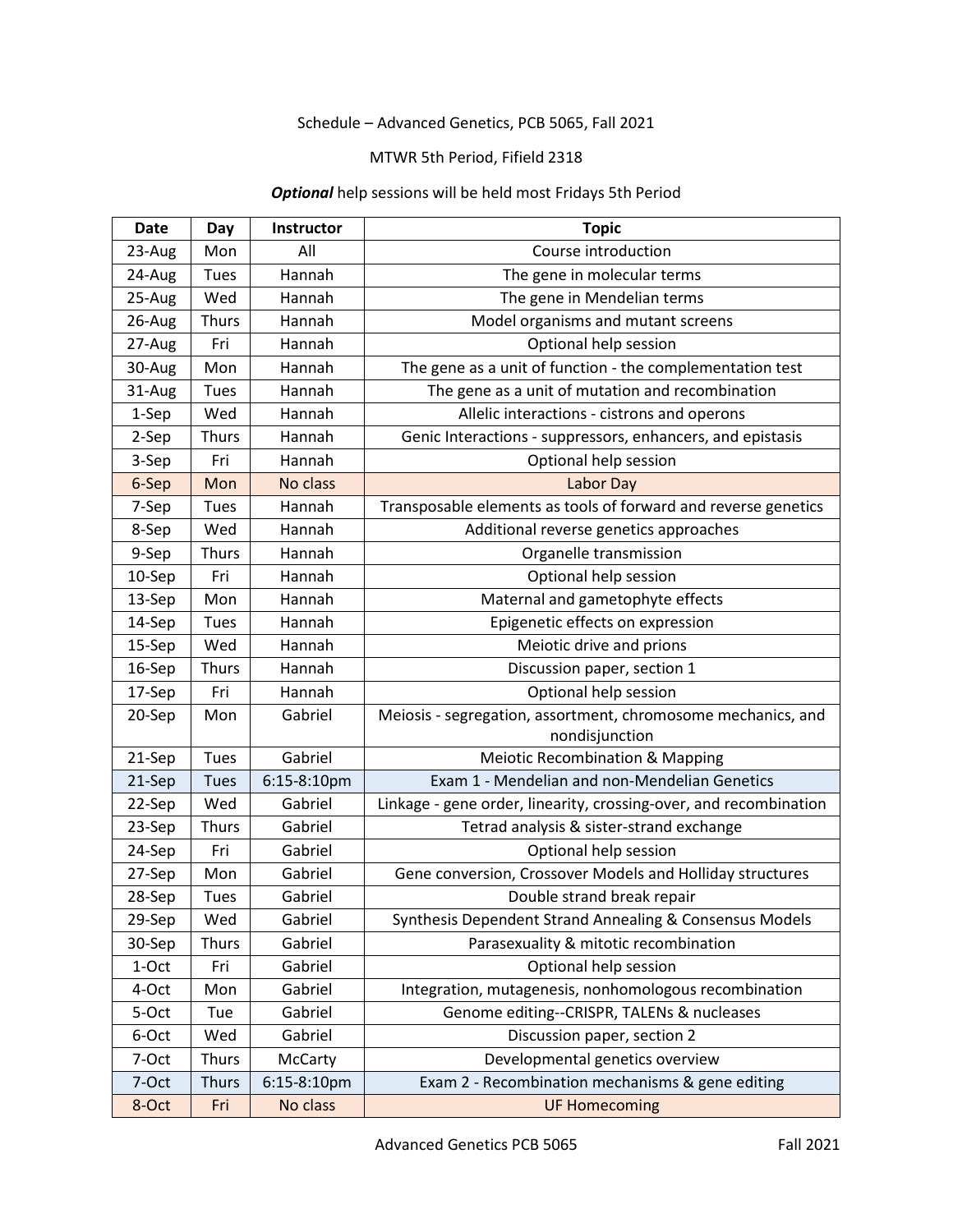| 11-Oct | Mon          | McCarty        | Developmental genetics - drosophila                                              |  |
|--------|--------------|----------------|----------------------------------------------------------------------------------|--|
| 12-Oct | Tues         | McCarty        | Developmental genetics - drosophila                                              |  |
| 13-Oct | Wed          | McCarty        | Developmental genetics - drosophila                                              |  |
| 14-Oct | <b>Thurs</b> | McCarty        | Developmental genetics - plants                                                  |  |
| 15-Oct | Fri          | McCarty        | Optional help session                                                            |  |
| 18-Oct | Mon          | McCarty        | Developmental genetics - plants                                                  |  |
| 19-Oct | Tues         | McCarty        | Developmental genetics - plants                                                  |  |
| 20-Oct | Wed          | McCarty        | <b>TBD</b>                                                                       |  |
| 21-Oct | <b>Thurs</b> | McCarty        | Discussion paper, section 3                                                      |  |
| 22-Oct | Fri          | <b>McCarty</b> | Optional help session                                                            |  |
| 25-Oct | Mon          | Resende        | Chromosome variation - polyploidy, aneuploidy                                    |  |
| 26-Oct | Tues         | Resende        | Genome features - implications for markers, mapping, and gene<br>identification  |  |
| 26-Oct | <b>Tues</b>  | 6:15-8:10pm    | Exam 3 - Developmental Genetics                                                  |  |
| 27-Oct | Wed          | Resende        | Molecular markers and genotype by sequencing                                     |  |
| 28-Oct | <b>Thurs</b> | Resende        | Multipoint linkage mapping - populations                                         |  |
| 29-Oct | Fri          | Resende        | Optional help session                                                            |  |
| 1-Nov  | Mon          | Resende        | Linkage mapping - human pedigrees and LOD scores                                 |  |
| 2-Nov  | <b>Tues</b>  | Resende        | Multipoint linkage mapping software demonstration                                |  |
| 3-Nov  | Wed          | Resende        | Map-based applications - positional cloning qualitative traits                   |  |
| 4-Nov  | <b>Thurs</b> | Resende        | Map-based applications - QTL mapping and cloning                                 |  |
| 5-Nov  | Fri          | Resende        | Optional help session                                                            |  |
| 8-Nov  | Mon          | Resende        | <b>TBD</b>                                                                       |  |
| 9-Nov  | Tues         | Resende        | Discussion paper, Section 4                                                      |  |
| 10-Nov | Wed          | Kirst          | Hardy-Weinberg equilibrium and introduction to population<br>genetics            |  |
| 10-Nov | Wed          | 6:15-8:10pm    | Exam 4 - Genomes, chromosomes, markers, and mapping                              |  |
| 11-Nov | <b>Thurs</b> | No class       | <b>Veterans Day</b>                                                              |  |
| 12-Nov | Fri          | Kirst          | Optional help session                                                            |  |
| 15-Nov | Mon          | Kirst          | Population genetics - segregation, recombination, and linkage<br>disequilibrium  |  |
| 16-Nov | Tue          | Kirst          | Forces that change gene frequencies: mutation                                    |  |
| 17-Nov | Wed          | Kirst          | Forces that change gene frequencies: random genetic drift                        |  |
| 18-Nov | Thurs        | Kirst          | Forces that change gene frequencies: natural selection                           |  |
| 19-Nov | Fri          | Kirst          | Optional help session                                                            |  |
| 22-Nov | Mon          | Kirst          | Population genetic structure, genetic distance, and effective<br>population size |  |
| 23-Nov | Tues         | Kirst          | Take home exercise on population genetic structure                               |  |
| 24-Nov | Wed          | No class       | <b>Thanksgiving Break</b>                                                        |  |
| 25-Nov | <b>Thurs</b> | No class       | <b>Thanksgiving Break</b>                                                        |  |
| 26-Nov | Fri          | No class       | <b>Thanksgiving Break</b>                                                        |  |
| 29-Nov | Mon          | Kirst          | Introduction to quantitative genetics (quantitative genetic<br>models)           |  |